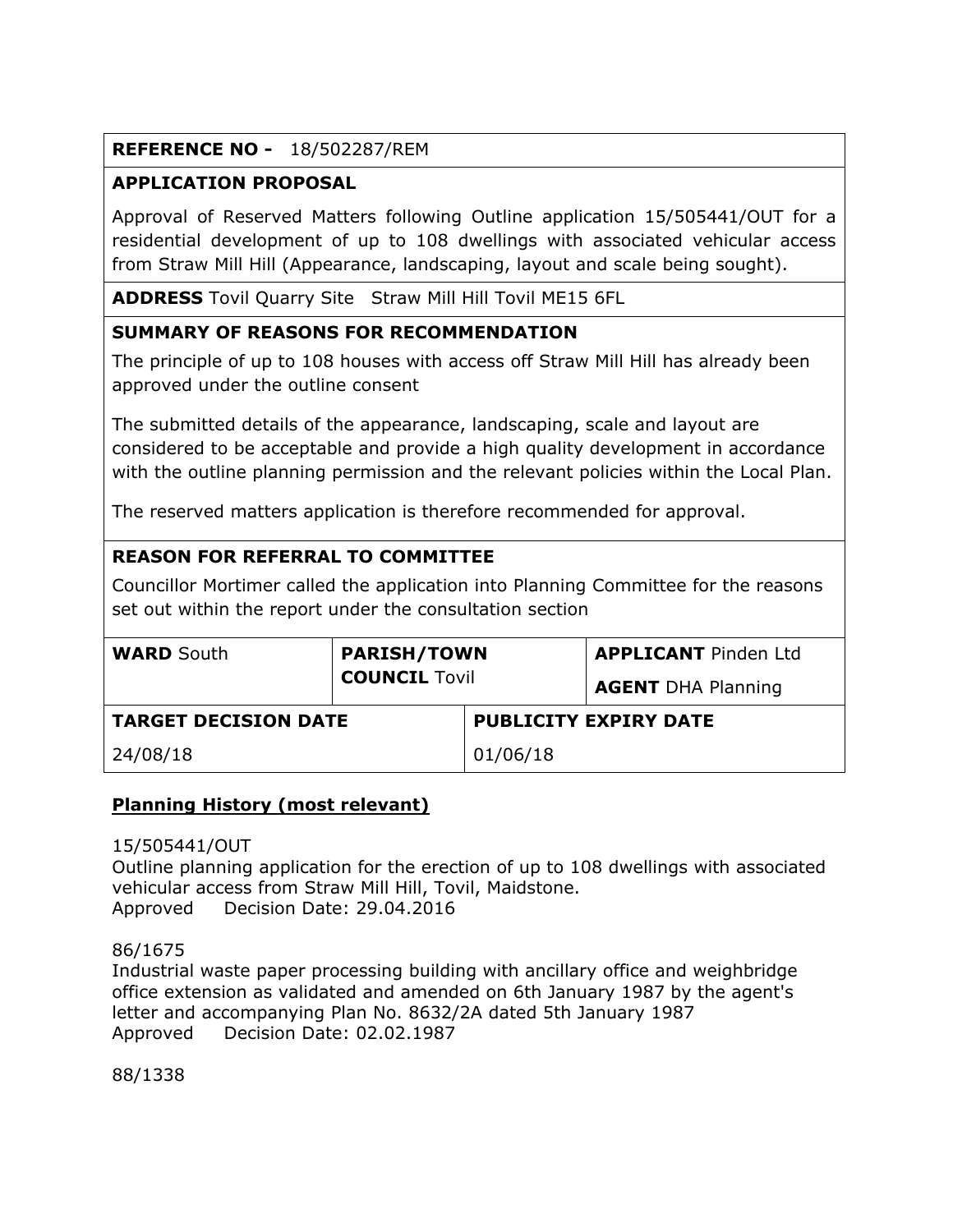Alteration of approved ground floor weighbridge office extension (ref MA/86/1675N) and first floor extension over.

Approved Decision Date: 30.10.1988

83/0048 Change of use of part to conversion of waste paper as amended by the letter dated 22/2/83. Approved Decision Date: 25.03.1983

### **MAIN REPORT**

### **1. DESCRIPTION OF SITE**

- 1.01 The application site lies to the southwest of Straw Mill Hill & Stockett Lane. The site lies within the defined urban confines of Tovil. To the east of the application site and Straw Mill Hill is the Loose Valley Conservation Area and an area of Local Landscape Value.
- 1.02 The existing access into the site is from Straw Mill Lane, which lies between Cave Hill and the entrance to the Kent Fire & Rescue Services Headquarters. This existing access has limited visibility. The land running to the south of the access is a mix of trees, shrubs and a ragstone wall.
- 1.03 The site is a former quarry with its last lawful use as a waste- paper recycling centre. The use on this site has stopped and all associated buildings have been demolished and the land levelled. As such the former use has long been abandoned.
- 1.04 A sunken access track currently leads off south-westward from Straw Mill Hill leading to the floor of the former quarry. The north western and western site boundary is marked by extensive banking/quarry face in excess of 8m in height that separates the site from the *'Burke's land'* has outline planning permission for a new housing development (reference MA/01/0686 and MA/01/0686/01), that was renewed on 22 November 2012 under ref MA/10/0256. The adjacent site has a right of way through the current application site to Straw Mill Hill.
- 1.05 Land levels within the site, as a former quarry, are also approximately some 10m lower than Straw Mill Hill/Stockett Lane which runs along the eastern site boundary and also along the adjoining land to the south. There are trees on the banked areas surrounding the quarry floor.
- 1.06 Land on the east side of Straw Mill Hill/Stockett Lane lies within the Loose Valley Area of Local Landscape Importance The land associated with 'Godlands' (the HQ of the Kent Fire & Rescue Service) and the former cricket ground to its south, on the eastern side of the above mentioned road, are within the Loose Valley Conservation Area. Tovil Scout Hut is located on higher land to the southeast side of the site (accessed from Straw Mill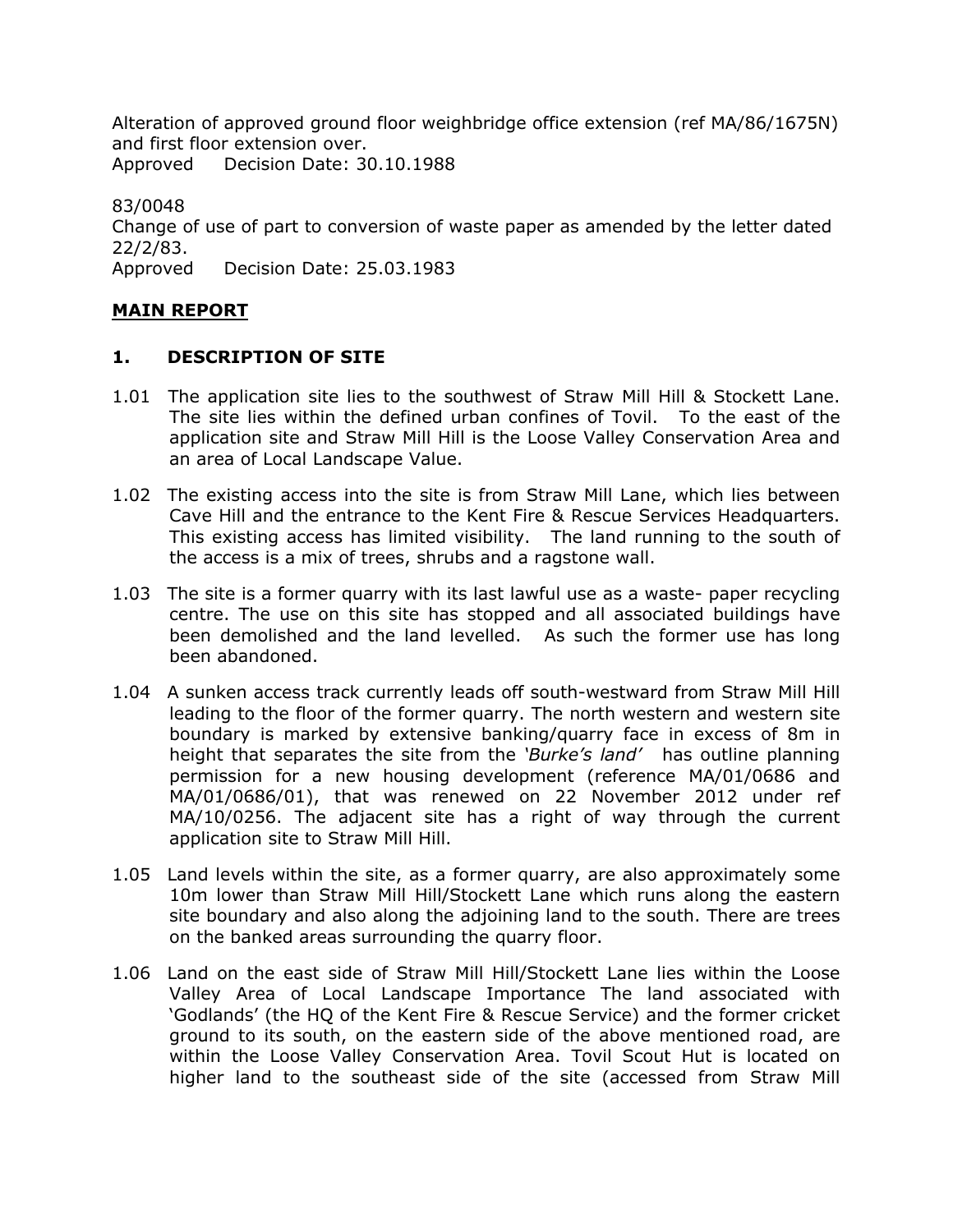Hill/Stockett Lane) and is not visible from the site due to height of quarry face and trees.

1.07 Straw Mill Hill/Stockett Lane in the vicinity of the site are narrow roads with a rural character and appearance and are enclosed in part by ragstone walls on both sides of the road, although the wall bounding the application site has been repaired/re-built in the past and includes bricks and cement render over some of its length.

## **2. PROPOSAL**

- 2.01 This is a reserved matters application seeking approval of the layout, appearance, landscaping and scale for the housing of the proposed housing scheme. The new access onto Straw Mill Hill/Stockett Lane has already been approved at the outline stage.
- 2.02 The reserved matters application is for 108 dwellings and utilises the approved access onto Straw Mill Hill in line with the outline application. The proposal provides 22 one bed apartments, 17 two bed houses, 16 three bed houses and 53 two bed apartments. The two & three bedroom houses are a mix of semi-detached and terraced blocks and are predominantly two storey. The apartment blocks are a mix of 2 to 5 storeys, though predominantly four storey, which are entwined into the scheme with the houses, so that the development results in good quality of mix and variety of buildings, heights and vistas throughout the development.
- 2.03 The scheme provides 1 parking space for all one and two bed units (92 in total), 24 parking spaces for the 16 three bed houses and then also provides 22 visitor parking spaces which have been spread across the development site.
- 2.04 The scheme incorporates two open space play areas, as well as providing an access and/or opportunities to link into the adjacent Burke's land to the north. These connections are for pedestrians and cyclist and not intended for vehicular movements.

# **3. POLICY AND OTHER CONSIDERATIONS**

National Planning Policy Framework (NPPF) National Planning Practice Guidance (NPPG) Maidstone Borough Local Plan 2017 – DM1, DM4, DM5, DM12, SP17 & DM23 Supplementary Planning Documents

### **4. LOCAL REPRESENTATIONS**

### **Local Residents:**

4.01 Three representations received from local residents raising the following (summarised) objections: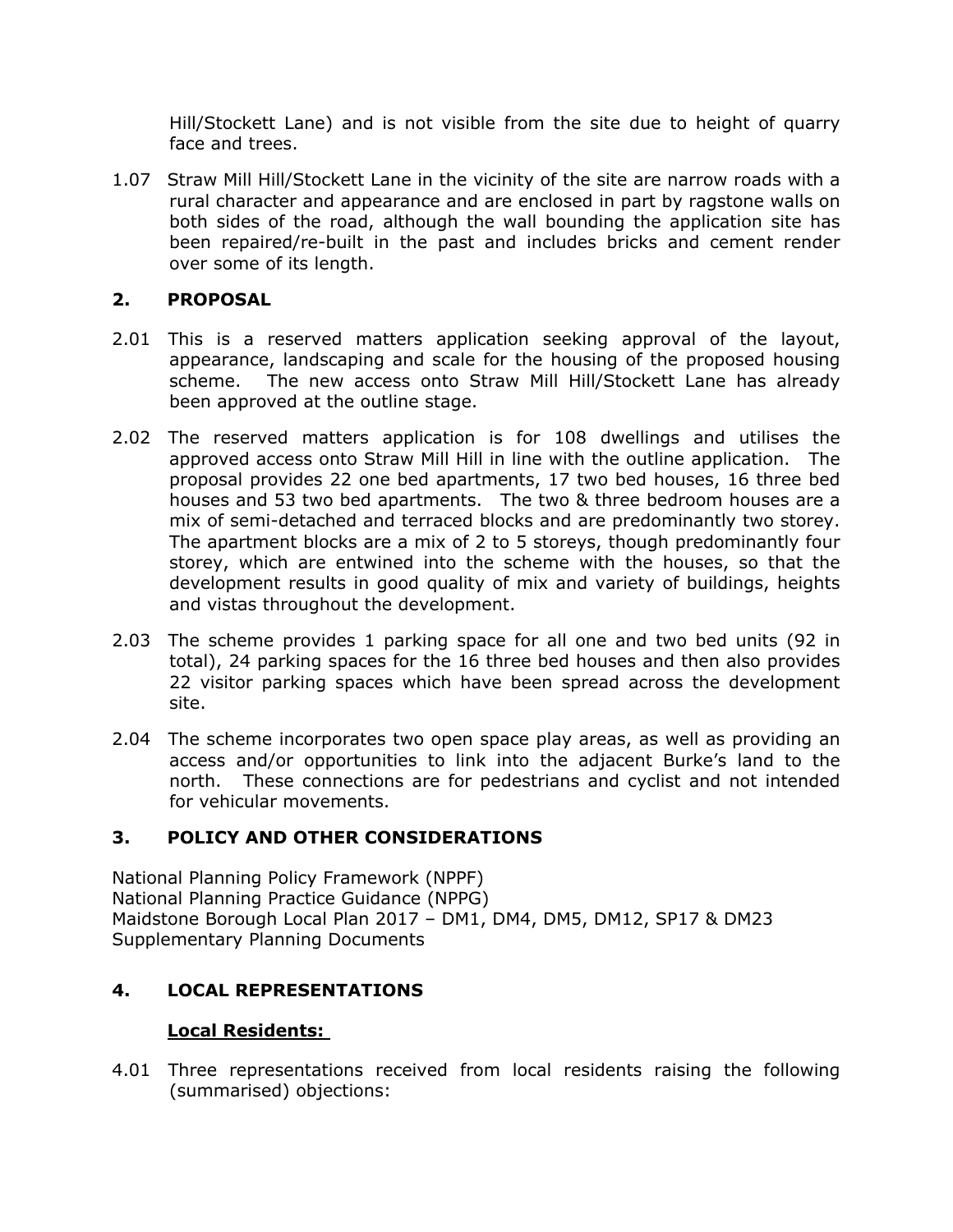- Security fence on boundary with the scouts should be provided;
- Water supplies should not be affected as part of this development;
- Increase in traffic movements in a quiet area;
- Increases in noise levels and disturbance;
- Infrastructure was designed for a small community not large housing estates;
- Roads are used for rat run and are narrow;
- New access will cause queueing.

## **5. CONSULTATIONS**

*(Please note that summaries of consultation responses are set out below with the response discussed in more detail in the main report where considered necessary)*

- 5.01 **Tovil Parish Council:** Views awaited on amended scheme. Original Parish Council comments below.
- 5.02 Tovil Parish Council does not want to see a management company manage the estate areas, but request that this task is undertaken by MBC because of many problems experienced at other managed developments in Maidstone.
- 5.03 With regards to the angled access road to Burkes quarry, TPC would like to see this moved to the centre of the estate without it being angled, thereby allowing traffic in both directions.
- 5.04 TPC requests that the play area provision is considerably improved.
- 5.05 TPC would like to see an updated review to the ecology survey as this is nearly 3 years old. TPC would like some money allocated for the rag stone wall restoration of Straw Mill Hill and nearby nature conservation area. TPC requests the installation of bat boxes around the development.
- 5.06 TPC would like highways issues examined further, especially with regards to the impact of this development in the context of future adjoining developments.
- 5.07 Unless all these conditions are met, Tovil Parish Council would like to see the application refused.
- 5.08 **Environment Agency:** No comment
- 5.09 **Kent Police:** We have considered this application in regard to Crime Prevention Through Environmental Design (CPTED), in accordance with the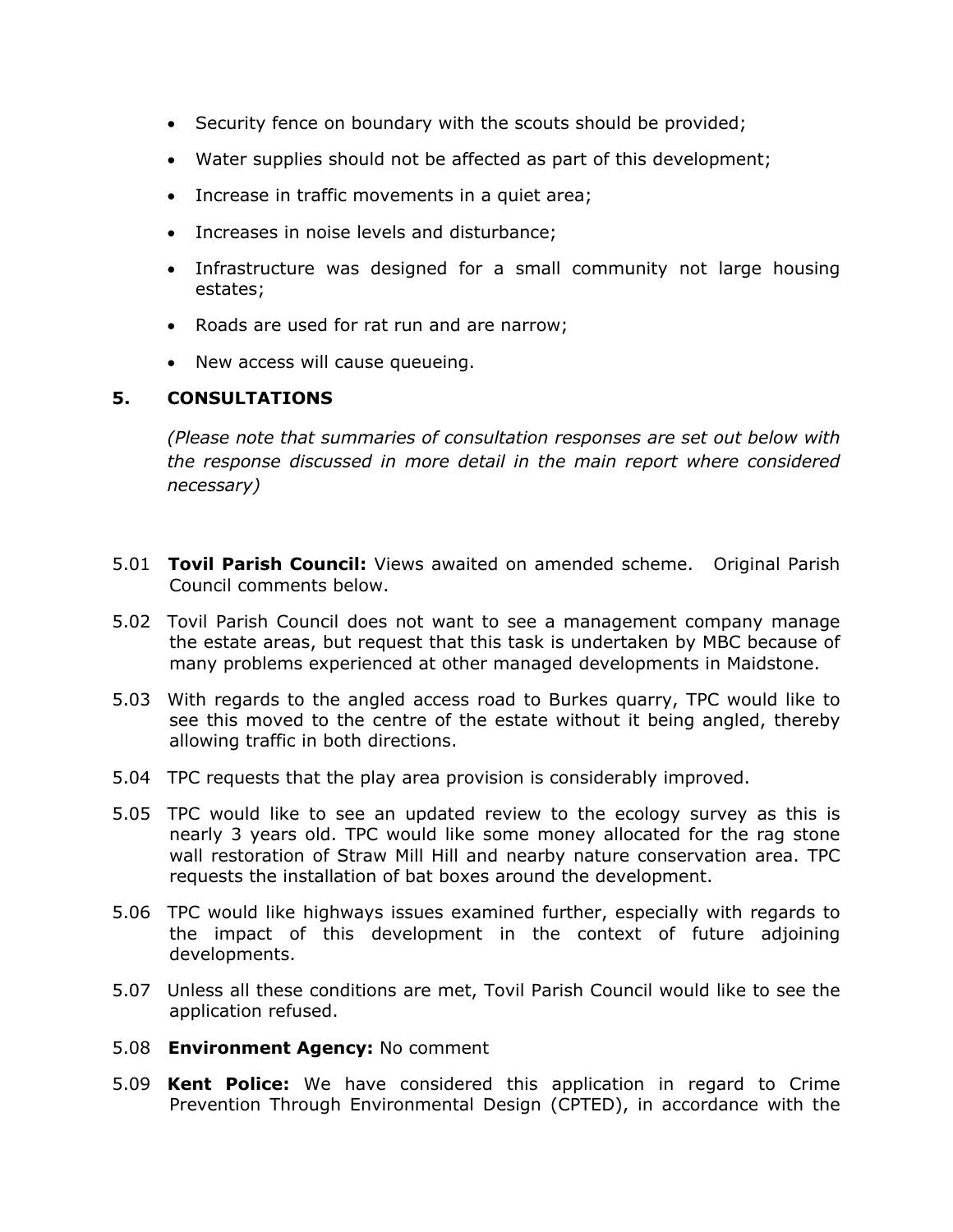National Planning Policy Framework (NPPF) and Department for Communities and Local Government (DCLG) Planning Practice Guidance – Crime Prevention.

- 5.10 Having reviewed the on line amended plans and documentation, I note the amendments to address my concerns as detailed in my letter dated 22nd May 2018, listed again below, with clarifications in bold. I can also confirm that further verbal clarification has been provided by architects today.
- 5.11 **Kent Flood & Water Management:** We note the proposal would be generally consistent with the details previously reviewed as part of the Flood Risk Assessment & Surface Water Drainage Strategy, RSK, June 2015. This provided a surface water drainage scheme with permeable paving and other attenuation features, discharging to surface water sewers at 5 litres per second.
- 5.12 We recommended a condition on the outline planning permission for the provision of a sustainable drainage scheme and securing details of its future maintenance in our correspondence dated 17th March 2016, however this condition has not been included within the decision notice.
- 5.13 We would recommend that KCC as LLFA is consulted during the discharge of condition 7. Consultation with the sewerage authority may not be sufficient address all matters in relation surface water drainage provision at this proposed development, particularly as sewerage undertakers do not adopt permeable pavement and some attenuation devices.
- 5.14 Notwithstanding these comments, we have no objection in principle to the approval of reserved matters for this application but we would recommend the additional conditions are attached.
- 5.15 **Kent Highways:** This response is additional to the original consultation response of this authority dated 18th May 2018. In preparing this report the following documents and drawings have been reviewed: covering letter from DHA dated 4th July 2018, stage 1 road safety audit dated 31st July 2012, revised design and access statement and the additional or revised drawings and block plans that have been submitted.
- 5.16 *Design: Visibility sight lines:* A further drawing (drawing number: 13102-H-01 Rev P1) has been produced demonstrating the visibility sight lines of the sites internal roads, based upon the intended design speeds and relevant guidance in Manual for Street (MFS) and Kent Design Guide Review: Interim Guidance Note 2 visibility. There are some instances where it appears the soft landscaping proposed, or car parking spaces will conflict with the visibility sight lines. It is recommended that either the landscaping is set back, or of a low growth type to avoid any future conflict.
- 5.17 *Road widths:* It is acknowledged that there are some sections of the development where a road width of less than 4.8 meters will be provided, contrary to the guidance for a major access road (MAR) contained in the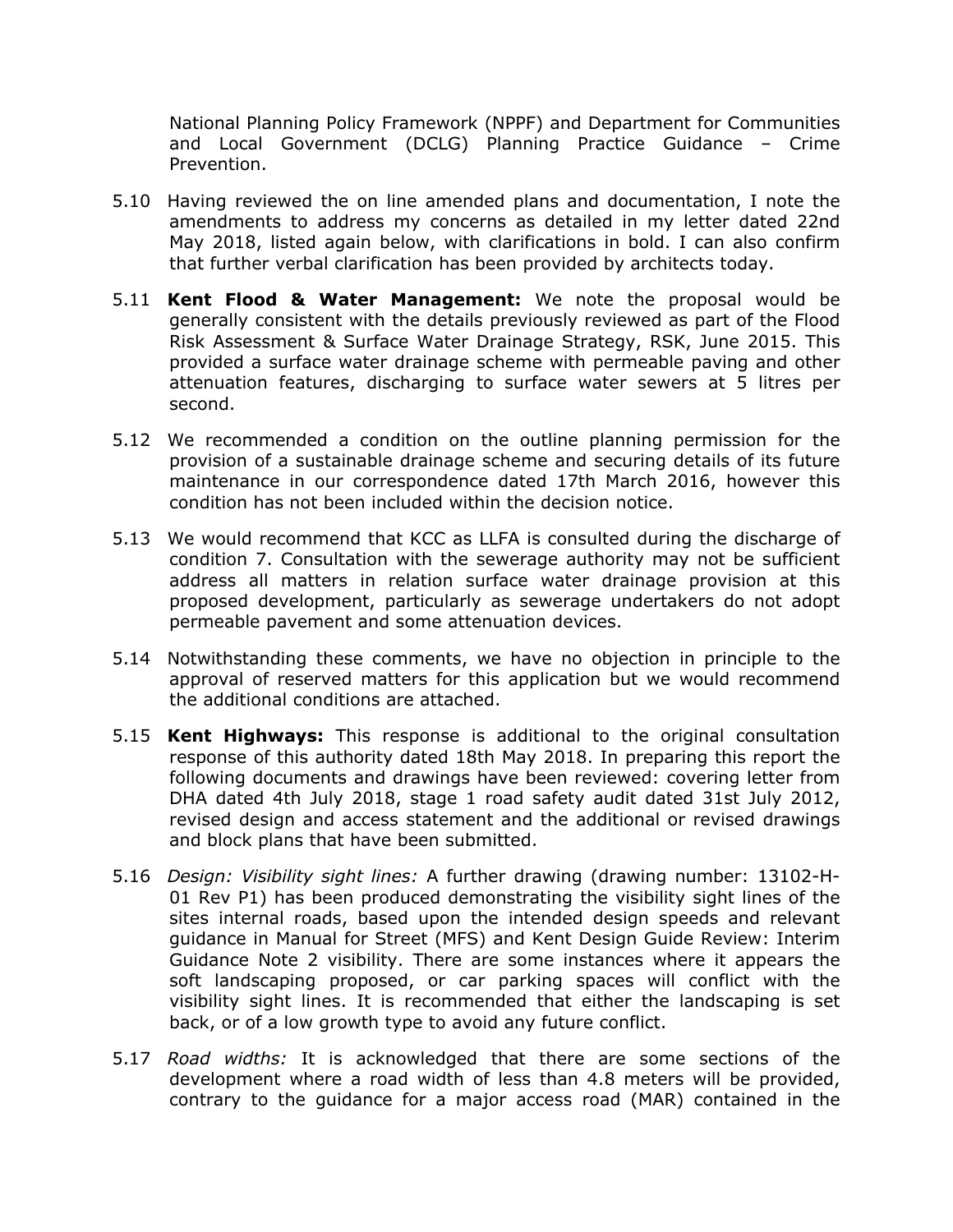Kent Design Guide. In addition, there are areas where the footways are narrower than the minimum adoptable standard. However, I note from the applicant's covering letter dated 4th July 2018 that it is not proposed to offer the development's internal roads for adoption. As a result, the future upkeep of the road will not be the responsibility of the local highway authority (LHA).

- 5.18 *Parking:* Kent Design Guide Review Interim Guidance Note 3 (IGN3) provides guidance on parking standards for residential developments, dependent upon their location and the number of bedrooms in each dwelling. IGN3 also advises that 0.2 visitor spaces should be provided per unit for developments in an edge of centre location, which would mean 22 visitor parking spaces should be provided in this instance. As requested the applicant has produced a *'parking layout'* drawing (drawing number: 21156B\_010) illustrating the parking spaces allocated to the residential units, as well as those allocated for visitors. I note that a total of 138 spaces will be provided, inclusive of 22 visitor spaces in line with IGN3 guidance.
- 5.19 *Turning and servicing arrangements:* Swept path analysis has been undertaken by the applicant for a 7.7-meter fire tender, 11 meter pantechnicon and 11.4 meter refuse freighter (drawing numbers 13102-T-02 and 13102-T-01). This analysis shows that all the aforementioned vehicles can circulate around the proposed layout and egress onto the public highway in a forward manner.
- 5.20 *Stage 1 road safety Audit:* A stage 1 road safety (RSA) audit dated 31st July 2012 has been submitted by the applicant. However, this audit relates to the proposed access arrangements and off-site improvement works on Straw Mill Hill and is not an audit of the development's internal layout. I understand from the sites planning history that access, any required off-site highway improvement works and subsequent road safety audit that may have been required was determined as part of the sites outline permission (MBC reference: 15/50441/OUT). Therefore, the road safety audit submitted is of no relevance to the reserved matters application now being considered. As stated at the start of this report it is my understanding that it is not proposed to offer the development's internal roads for adoption. Therefore, in this instance a stage 1 RSA is not required because the sites internal roads will remain private and their maintenance the responsibility of a management company.
- 5.21 *Sustainable transport - Cycle parking:* The applicant has confirmed that a level of cycle parking will be provided in accordance with Supplementary Planning Guidance (SPG4), Kent Vehicle Parking Standards via ground floor cycle stores and on plot storage facilities. This approach is satisfactory to this authority.
- 5.22 *Electric vehicle charging points:* 9 electric vehicle charging points (1 per block) will be provided as shown on drawing '*21156B\_010'* titled *'parking layout.'* Kent County Council Highways and Transportation is currently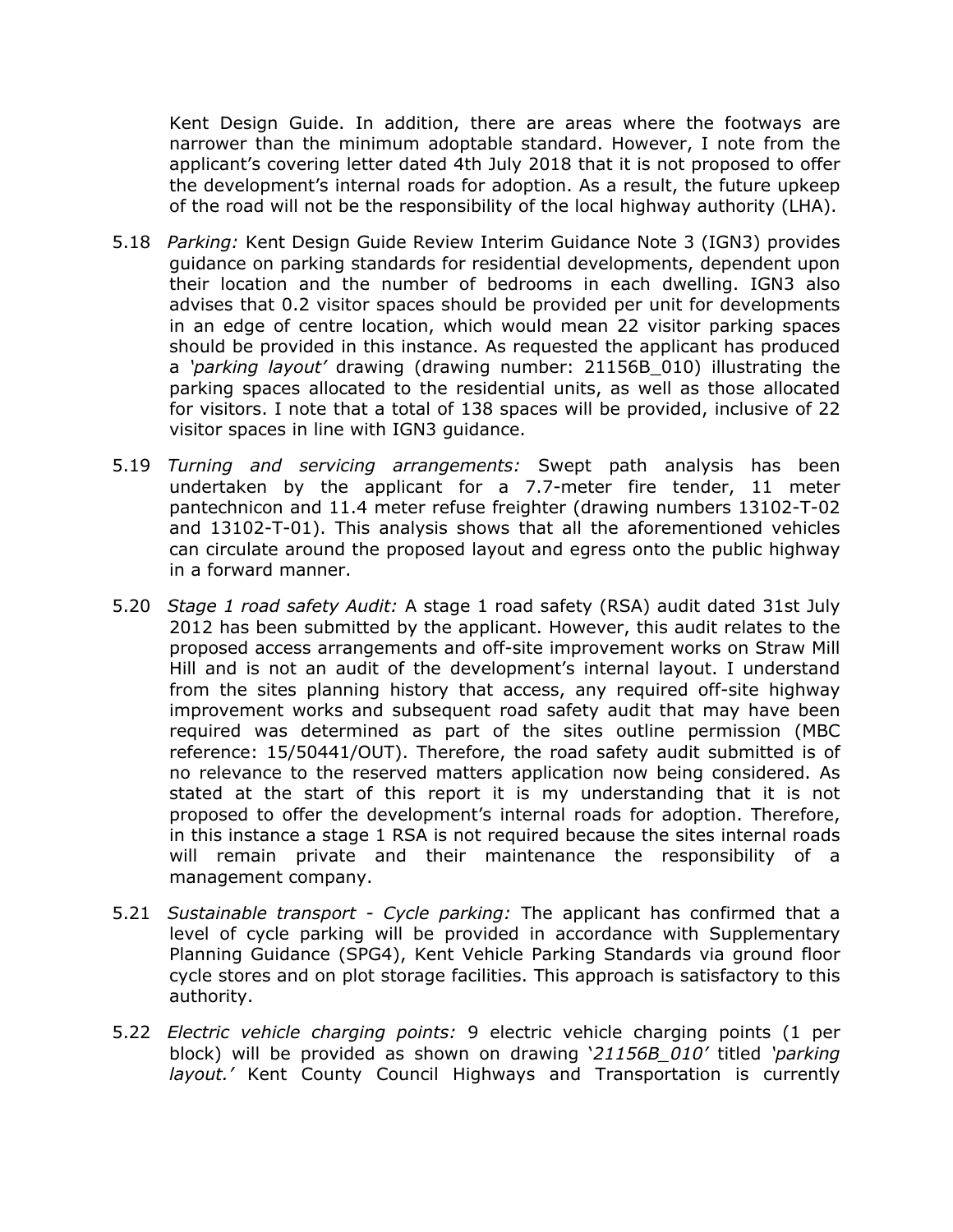working on an emerging policy for electric vehicle charging points. As a result, a provision of 1 point per block is acceptable in this instance.

- 5.23 *Summary:* Although there are some elements of the proposed layout that do not meet adoptable standards, the applicant has demonstrated that vehicles will be able to egress onto the public highway in a forward manner and that the level of car parking will be in accordance with IGN3 guidance. Therefore, on this basis I can confirm that I do not wish to raise an objection.
- 5.24 **Parks & Open Spaces:** The Parks and Open Spaces Team have viewed this application and have a number of comments relating to the two play areas proposed.
- 5.25 Firstly with regard to the triangle shaped play area to the West of the site, this appears fairly one dimensional as it is limited to spring equipment. It is suggested that a spinning play kit or agility play kit is used in place of items B and C. There is also a concern about the use of the wooden benches which could be at risk of fire. There is a concern about tree safety for the central tree and it would need to be regularly assessed. Use of thorny trees in the vicinity of a play area is likely to pose a risk to its users.
- 5.26 With regard to the second play area in the centre of the site, the main concern here is the planting as they all produce fruit some of which is nonedible which will drop to floor creating mess, attract wasps and risk children may eat them. The use of hawthorn is also a risk due to the presence of thorns again in vicinity of young children's play area. One species (*Catalpha bignonioides "Aurea")* is also identified as medicinal and possibly poisonous and therefore not recommended in this location.
- 5.27 **Southern Water:** No comment.
- 5.28 **Landscape Officer:** Views on amended scheme awaited. Original comments stated: The submitted Arboricultural Method Statement produced by Broad oak tree Consultants Limited, dated 27/04/18, is considered to be acceptable.
- 5.29 The submitted Detailed Landscape Proposals scheme (soft landscaping) and Landscape Management Plan also appear to be generally acceptable. I would only comment that 4 of the 7 proposed trees to the south of the access road are not specified (I think it is a problem with the graphics rather than an omission). If the species are confirmed as native trees in line with those specified elsewhere along this entrance route then I would raise no objection to the application on landscape/arboricultural grounds accordingly.
- 5.30 **KCC Heritage:** The site of the application lies within an area of archaeological potential associated with early prehistoric activity, Roman activity and post medieval industrial heritage. The site lies within an area of Hythe Beds which in certain areas can contain remnants of Pleistocene deposits which may contain Palaeolithic remains. To the north of the site lies the recorded location of a Romano-British cemetery and associated remains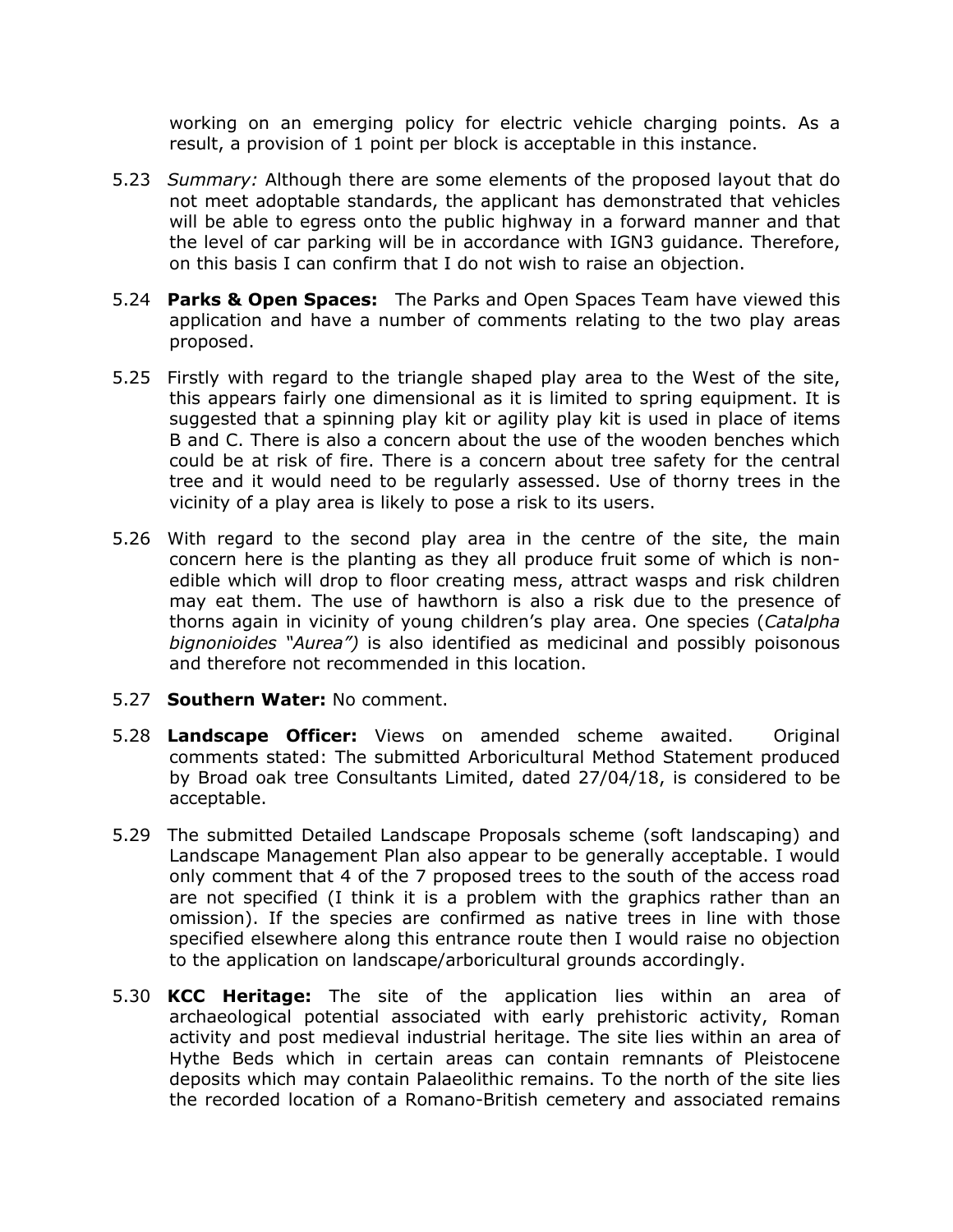may survive in unquarried areas nearby. This quarry was part of a network of quarrying which developed during the post medieval period and possibly before. Although this quarry itself seems to be part of the later 20th century expansion, there may be elements of local industrial heritage which need consideration. In view of the above archaeological interest, I recommend the condition is placed on any forthcoming consent.

- 5.31 **Cllr Mortimer:** Should the officer be minded to approve this application I wish it 'called in' to the committee for the following reasons and will supply further details during the consultation process.
- 5.32 My main concern is that this site is proposed to access onto Straw Mill Hill. It would be more sensible, safer and environmentally friendly to link this site to the former landfill site (Burkes land) and out towards Farleigh Hill. The access onto Straw Mill Hill will be dangerous and cause even more rat running through the Loose Valley area.
- 5.33 There appears to be no SUD's scheme proposed for the site. Due to the nature of the site and its geographical location I would have expected this to be a priority.
- 5.34 There is lack information regarding the location of the site being adjacent to the Loose Valley Conservation area. The valley supports many species of wildlife, especially bats and birds. This was previously reported in the out line application 15/505441 and little provision has been made to support wildlife in this application.
- 5.35 The site has an access route for the Burkes land to the west. This application does not show future use of the proposed access route through the site out to Straw Mill Hill and could jeopardise future development of the Burkes land site that already has outline permission.
- 5.36 The proposed play area is insufficient for the amount of children to enjoy outside play exercise for this size of development.
- 5.37 The blocks of flats will dwarf the houses proposed in the centre of the site. There is also concern that shadowing will occur and that natural sunlight will be obscured at various points within the site.
- 5.38 Contamination within the site from previous uses and from adjacent quarries and landfill remains a concern and this has not been fully addressed.
- 5.39 **Environmental Health:** I have reviewed the details submitted in the context of the previous comments made by environmental protection. These raised concerns about land contamination and air quality recommending conditions to be attached. I have re-stated these below to reflect any changes in guidance since they were requested. The applicant should be aware that the air quality assessment required should take account of cumulative effects of the other recent and permitted developments in this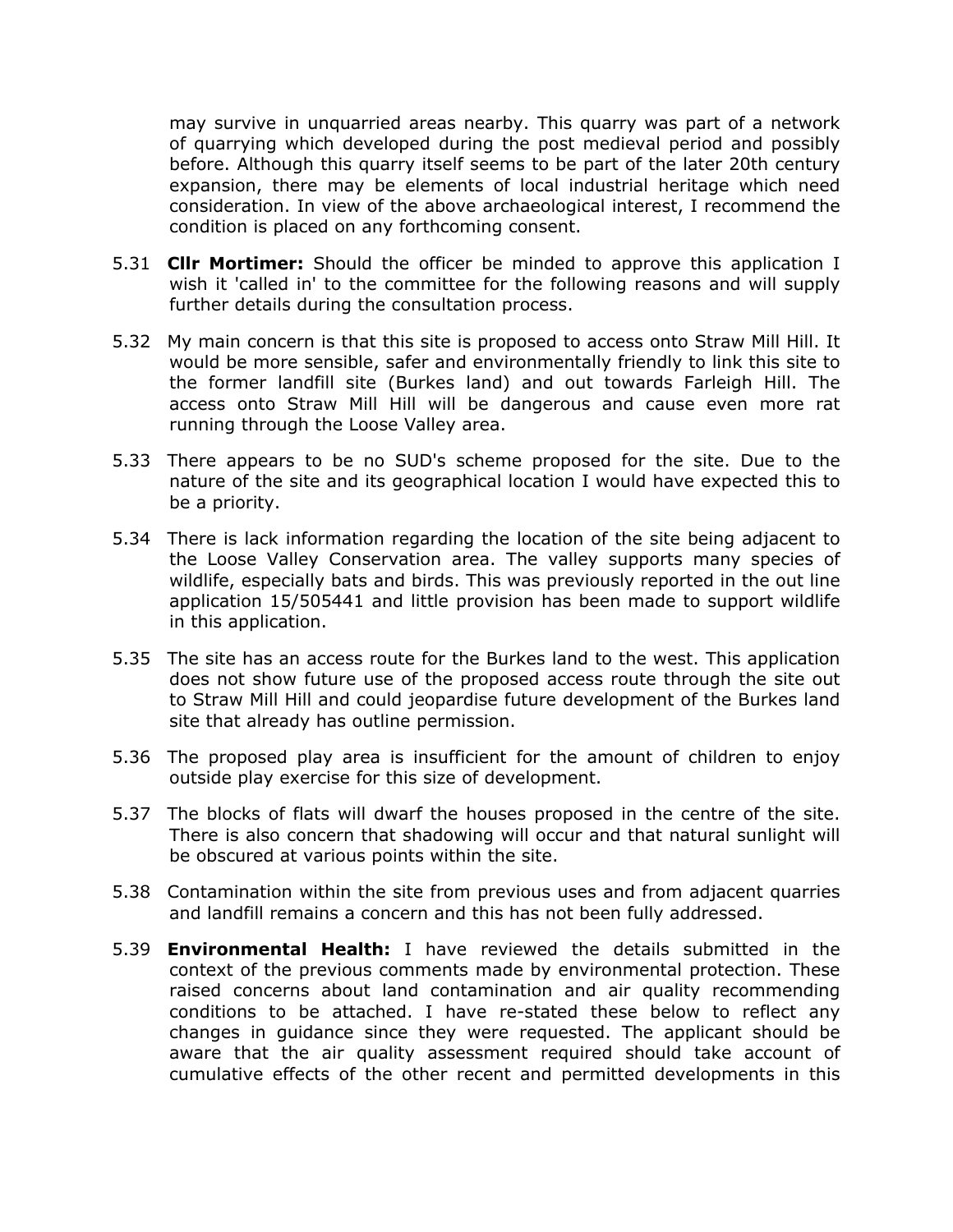area particularly on the Burke site. The assessment should also pay particular attention to receptors on College Road.

5.40 *RECOMMENDATIONS:* That the following conditions are attached to the application replacing those requested on the outline permission in 2015.

#### **6. APPRAISAL**

- 6.01 The main issues for Members to consider are as follows:
	- Appearance, scale and layout
	- Landscaping;
	- Highways and parking;
	- Linked planning conditions to reserved matters submission;
	- Other matters

#### **Appearance, scale and layout**

- 6.02 The outline planning permission granted did not set out any limits or parameters for residential units approved on this brownfield site. As such the site is not bound or restrict in its built form in terms of heights, scale and massing of development. That said, the proposed scheme has been carefully designed to ensure that the form of development sits comfortably within the quarry, without impinging on the wider area.
- 6.03 The application site is quite unique, with a new access point and internal access road leading into an expansive quarry floor. The quarry floor is relatively level, surrounded on three sides by the quarry walls, which vary in height of between 8 to 10m. Whilst the adjacent *"Burke's land"* lies to the north. The slope of the quarry walls and faces varies, but all feature extensive vegetation and mature tree coverage. Therefore the site is essentially fully enclosed and not visible from any public vantage points outside of the site.
- 6.04 The heights of the buildings varies from 9m to 15.6m in height (only for two blocks), whilst the scale and massing of the development has been laid out in an aesthetically pleasing manner, with varying heights, vistas, approaches, focal squares, open spaces and key buildings, which all help to shape a good quality layout and sense of place. The unique setting of the site enables the taller buildings to sit comfortably within the site, without causing any visual intrusive or perceived harm to the wider local area.
- 6.05 The proposed housing development will not be visible from the approved new access onto Straw Mill Hill. The site and also land ownership tapers away from Straw Mill Hill and Stockett Lane, to such a great extent that the site boundary is over 100m the road at its southern corner and separated woodland within different land ownership.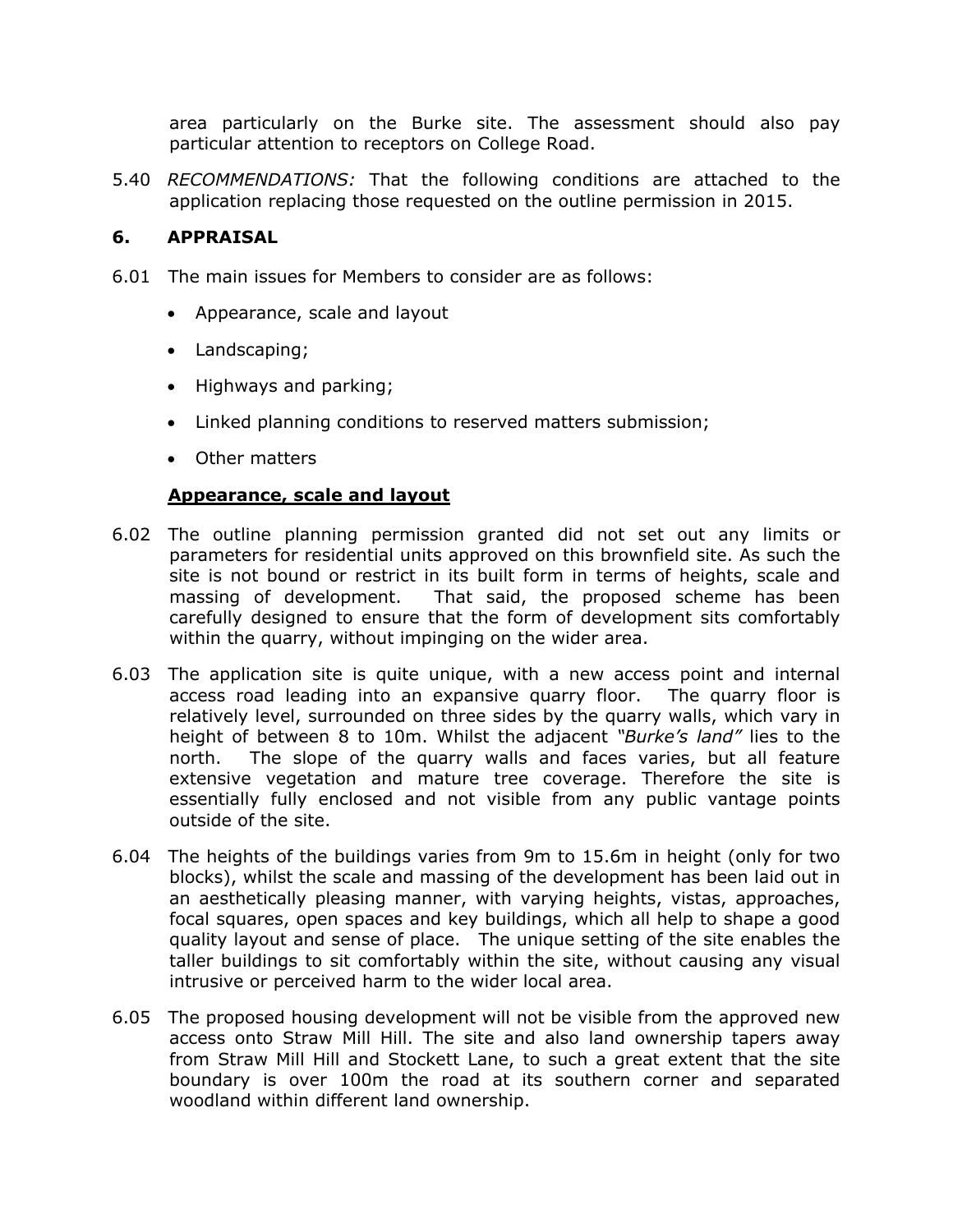- 6.06 The proposed housing scheme does not lie in close proximity to any adjoining properties and therefore will not result in any loss of residential amenity. The housing scheme has been designed to ensure the future residential amenity of future occupants is acceptable as well, in terms of maintaining suitable separation distances.
- 6.07 Therefore the appearance, scale and layout of the scheme are all appropriate and ensure that a high quality development is created within the quarry floor of this brownfield site. As such the proposal complies with policy DM1 of the MBLP.

### **Landscaping**

- 6.08 The proposed landscaping scheme seeks to retain the existing trees and vegetation on the quarry walls, along its southern, western and northwestern sections. The proposed scheme incorporates extensive tree planting, along with woodland planting for the section of existing access road, which is to be blocked up. Native hedgerow planting is proposed in a number of appropriate locations, as well as naturalised shrub planting. The scheme includes two open play areas, along with numerous areas of wildflower meadows in exposed quarry face areas. Whilst the scheme involves the removal of a number of trees, principally around the new access onto Straw Mill Road and the immediate section of the linked access road, the number of trees to be planted far exceeds those proposed to be removed.
- 6.09 The Landscape Officer raises no objection to the proposed soft landscaping, which provides a high quality backdrop to the proposed housing scheme, given the extensive level of trees and vegetation along the quarry walls. The amended drawings also clarify the species of a small number of trees that the landscape Officer had previously requested.
- 6.10 The reserved matters submission is accompanied by root protection plans, an arboricultural method statement and a long term landscape management plan. These details have been found to be acceptable by our Landscape Officer.
- 6.11 The hard landscaping of the roads, paths, squares and shared space zones is a mix of tarmac, block paving, coated gravel over asphalt and textured slab paving. These materials would be appropriate for this site.

#### **Highways and parking**

6.12 The main point of consideration here is that the new access and junction onto Straw Mill Hill/Stockett Lane has already been agreed under the outline planning permission. The subsequent internal access road into the development site is not going to be adopted and therefore does not need to comply with the Kent Highways adoption standards. The proposed internal road layout will not result in dangerous egress or ingress movements onto the public highway and therefore the scheme will not result in hazardous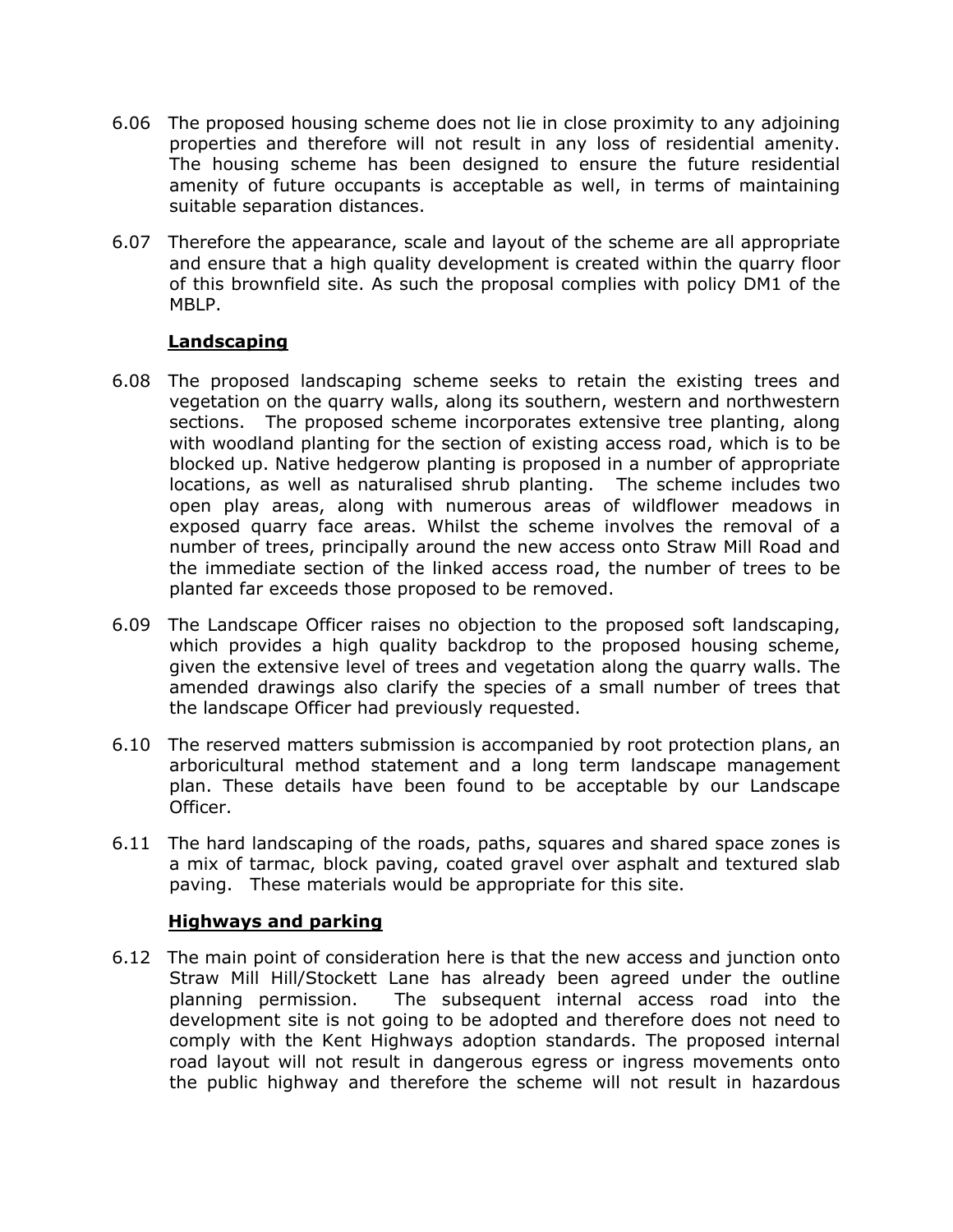highway condition as a result. It should also be noted that Kent Highways raise no objections to the scheme.

- 6.13 The level of parking spaces for 108 proposed residential units complies within the parking standards as set out in policy DM23 and appendix B of the Maidstone Borough Local Plan.
- 6.14 The applicant has indicated the provision of electric charging points in each of the apartment blocks. This is not technically required by any planning condition, but a welcomed inclusion within the scheme and meets the aspirations of policy DM23 for electric charging.
- 6.15 The applicant has also indicated the provision of cycle stores in each of the apartment blocks. This is also not technically required by any planning condition, but a welcomed inclusion within the scheme and meets the aspirations of policy DM23 for cycle parking facilities.

#### **Linked planning conditions to reserved matters submission**

- 6.16 The outline planning permission also includes a number of conditions, which required details to be submitted as part of the reserved matters application. These details relate to fencing, walling, boundary treatment, the play area and pedestrian/cycle route.
- 6.17 The details of the fencing, walling and other boundary treatments, incorporates some high quality boundary treatment within the development site, to create visually engaging, interesting and appropriate forms of boundary treatment within this site. The scheme utilises ragstone walling of various heights, brick & ragstone walling, close board fencing including sections with trellis on top, post & rail fencing and small low level steel hooped fencing. These details will ensure that the proposed development has good quality mix of boundary treatment throughout.
- 6.18 It should be noted details of the ragstone wall to be rebuilt on the Straw Mill Hill/Stockett Lane are indicated with this submission. A 2m high, good quality full ragstone wall has been provided at the frontage of the site as an improvement on the existing random rubble ragstone wall situation. This ragstone wall is also covered by condition 19, which requires the submission of further details, i.e., ragstone sample panel in the future.
- 6.19 The application has been amended to incorporate two play areas, as the first submission only included a single play area at the end of the site, which was considered insufficient. The revised scheme provides a second and much larger play area in the middle of the site and now provides an acceptable level of play space and equipment for this site. However our parks team has raised some concerns over the choice of equipment in one of the areas and the some of the species due to planted adjacent to the play areas. These matters have been raised with the applicant's agent and amended drawings sought to address their concerns. An update will be provided in the urgent update papers.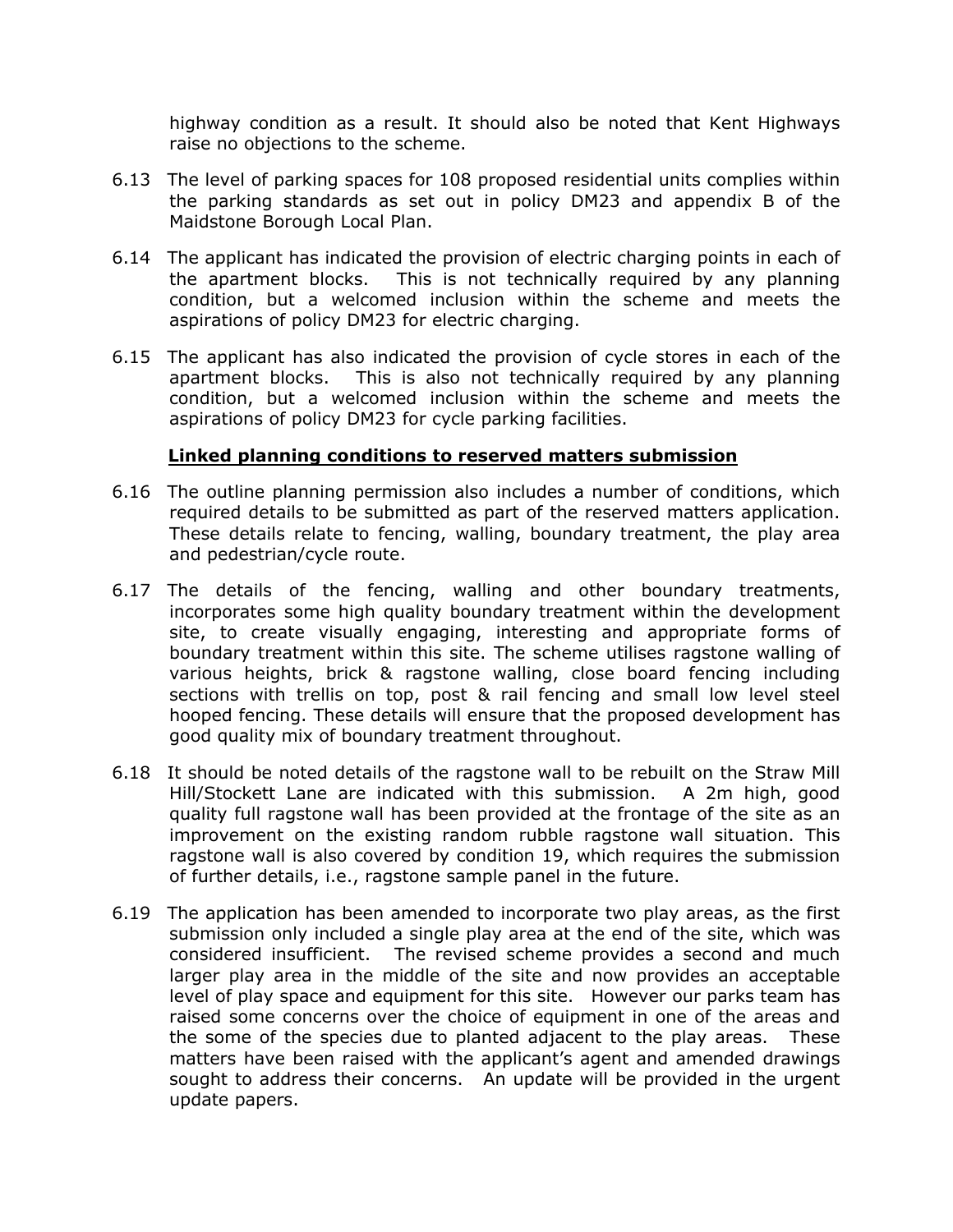6.20 The proposed details also include a provision of a footpath from within the development site out to the new access onto Straw Mill Hill and then continuing up to the existing access and to the northeast site boundary of the site. The proposal also incorporates the cycle path along the access road, which starts where the cycleway/footpath links in the adjacent Burke's land and then continues up the access road onto Straw Mill Hill and then continuing up to the existing access and to the northeast site boundary of the site, which is acceptable.

#### **Other Matters**

- 6.21 A number of concerns raised by the Parish Council and local residents relate to matters of the principle of the development, the increase in traffic movements and the position of the access. These matters have already been previously agreed and accepted when the outline planning permission was granted in April 2016. As such these are not matters that the Planning Committee can consider in determining this reserved matters application.
- 6.22 Equally the future management of the estate is not a matter for the reserved matters application. Also as this is a reserved matters application and that each individual application has to be considered on its own merits, what happens to the future of the adjacent Burke's land and whether or not it comes forward with or without this site is not relevant to the determination of this reserved matters application.
- 6.23 Matters relating to archaeology, contamination and air quality are already covered by planning conditions on the outline planning permission and the submission of additional information in the future.
- 6.24 The development incorporates ecological enhancements in line with condition 4 and an ecological survey. Whilst these details are not required to be submitted under the reserved matters, the applicant has indicated on their landscape masterplan drawing, the inclusion of a series of wildflower meadows adjacent to a number of quarry faces, bat boxes, bird boxes and deadwood habitats for reptiles in the undeveloped areas.
- 6.25 The Scout group has raised concerns over the boundary fence, between themselves and the development site. The applicant has confirmed that the existing railings to the top of the bank forming the boundary with the adjacent Scout's land are to remain and to be made good as necessary in the interests of safety. Furthermore a 1.2m post and rail timber fence has been proposed along the entire site boundary.
- 6.26 Whilst the submission of details of the foul and surface water drainage is covered by a separate planning condition, the applicant has confirmed the scheme has been fully designed to include a sustainable drainage scheme. The current layout was designed around the principles of the RSK scheme submitted as part of the outline planning application, which essentially incorporates modular storage provided under the courtyard and parking areas, as well as detention basins provided in each area of open space. Full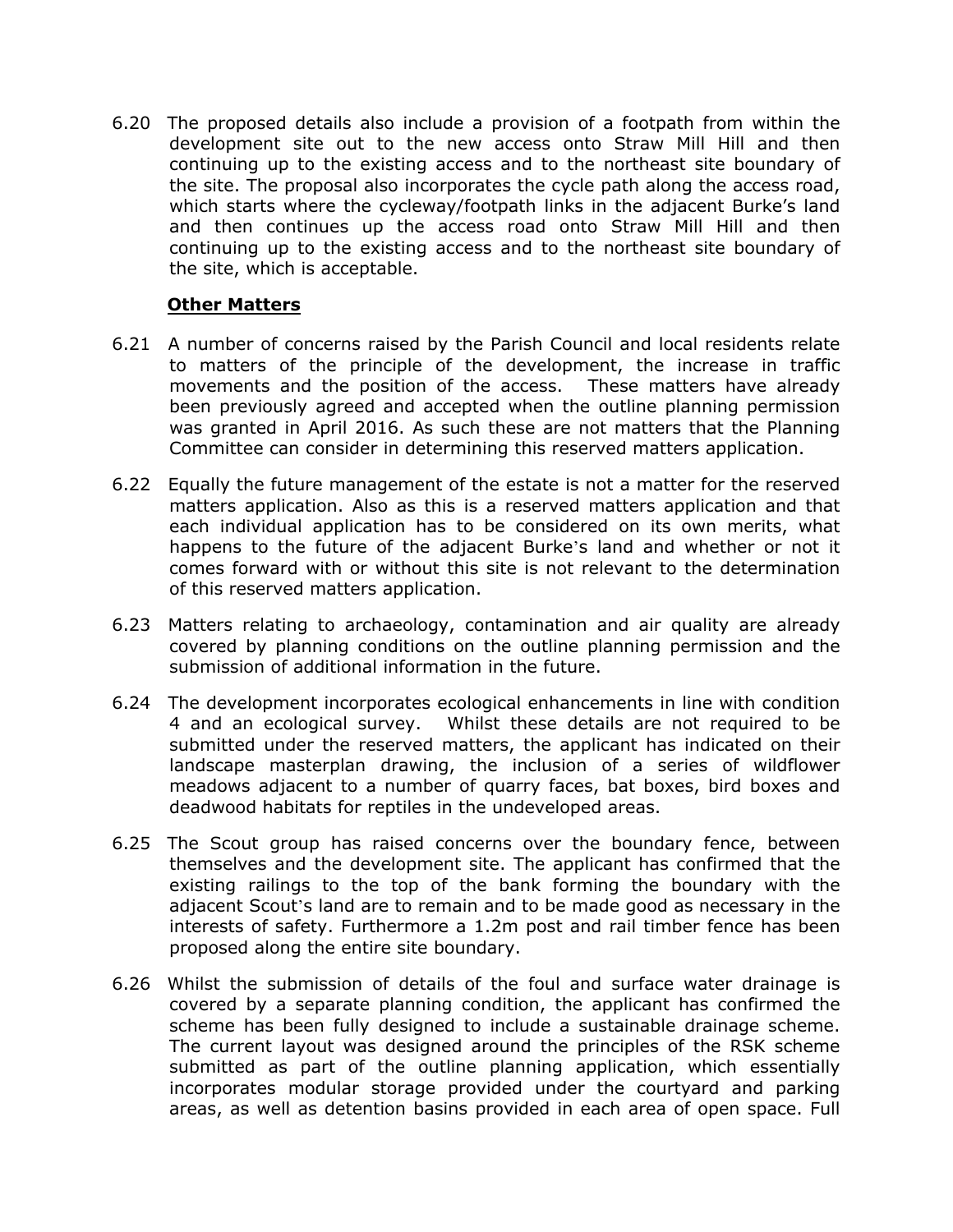details will be required to be submitted in the future. In addition, Kent Flood & Water Management raises no objection subject to the imposition of two additional conditions, regarding maintenance and verification of the surface water drainage scheme installed.

6.27 The proposed housing will not have any impact upon the setting of the adjacent Loose Valley Conservation Area, given that they lie at the closest point, over 50m away, at the bottom of the quarry and screened by extensive trees and vegetation. The impact of the approved access has been accepted and the existing access is to be planted up as small woodland, apart from a creation of a footpath beside the road. In addition, the ragstone wall is to be rebuilt. As such I am satisfied that the proposal would preserve the setting of the adjacent Conservation Area and therefore complies with policy DM4 of the MBLP.

### **7. CONCLUSION**

7.01 In light of the above considerations I am satisfied that the reserved matters of the appearance, layout, scale and landscaping are acceptable in this instance. Some matters raised under the consideration of this reserved matters application have resulted in the imposition of additional conditions to address matters, which are now relevant at detailed this stage.

### **8. RECOMMENDATION**

**GRANT** reserved matters subject to the following conditions:

1) No building hereby permitted in any phase shall be occupied until an operation and maintenance manual for the proposed sustainable drainage scheme is submitted to (and approved in writing) by the local planning authority. The manual at a minimum shall include the following details:

A description of the drainage system and it's key components

 $\Box$  A general arrangement plan with the location of drainage measures and critical features clearly marked

 $\Box$  An approximate timetable for the implementation of the drainage system  $\Box$  Details of the future maintenance requirements of each drainage or SuDS component, and the frequency of such inspections and maintenance activities  $\Box$  Details of who will undertake inspections and maintenance activities, including the arrangements for adoption by any public body or statutory undertaker, or any other arrangements to secure the operation of the sustainable drainage system throughout its lifetime.

The drainage scheme as approved shall subsequently be maintained in accordance with these details.